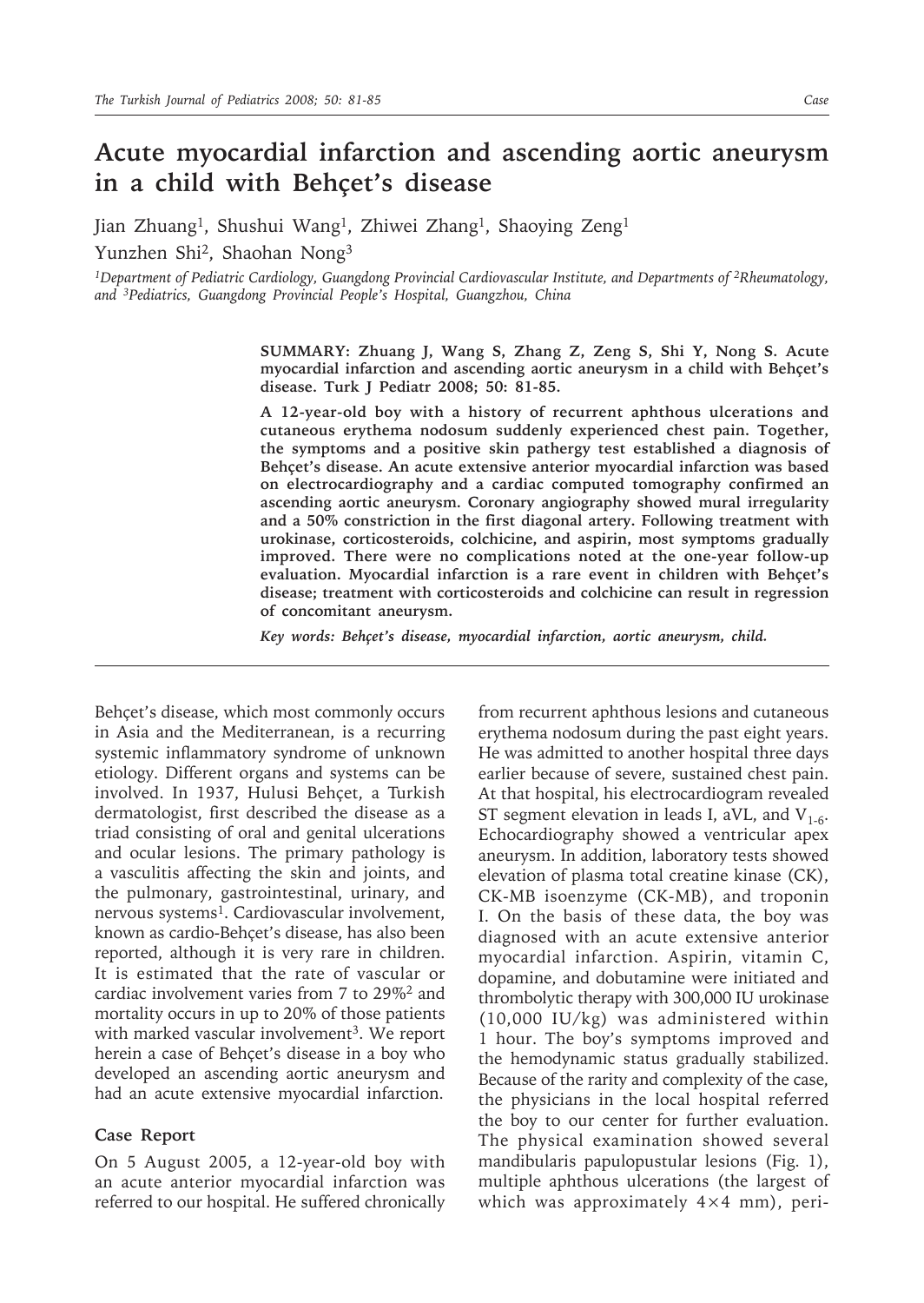



**Fig. 1.** Papulopustular lesions involving the lower jaw.

anal erythema nodosum, and exanthema papulosum at the previous injection site. On chest auscultation, the heart sounds were blunt and both of the lung fields were clear. Further laboratory tests were obtained and the results were as follows: C-reactive protein, 43.2 mg/L; erythrocyte sedimentation rate, 38 mm/hr; CK, 850 U/L; CK-MB, 165 U/L; troponin I, 3.58 ng/ ml; and anti-cardiolipin IgG/IgA titers, positive. Titers of anti-cardiolipin IgM, anti-nuclear antibody, anti-neutrophil cytoplasmic antibody, rheumatoid factor, lupus erythematosus cell, anti-dsDNA, anti-ssDNA, anti-Sm, HLA-B26, and HLA-B51 were all negative.

Electrocardiogram showed pathologic Q waves in leads I, aVL, and  $V_{2-6}$ , with ST segment elevation in leads  $V_{1-5}$  (Fig. 2). Echocardiography



**Fig. 2.** ECG three days after the episode of chest pain.

revealed a left ventricular apex aneurysm and a cardiac ejection fraction of 55%. A focal aneurysm in the ascending aorta above the left aortic sinus was confirmed by cardiac spiral computed tomography (Fig. 3). Coronary arteriography and left ventriculography were performed six days after the episode of chest pain. Mural irregularity and 50% constriction of the first diagonal artery were demonstrated, and the other coronary branches were normal on coronary arteriography (Fig. 4). A left



**Fig. 3.** Three-dimensional reconstructive computed tomography demonstrated a focal aneurysm in the ascending aorta. Both main coronary arteries were normal.



**Fig. 4.** Coronary artery angiogram. The right coronary artery was normal (A) and the first diagonal artery had a mural irregularity (B).

ventricular apex ventricular aneurysm was identified by left ventriculography (Fig. 5). Radiographs of the patient's knee joints were normal. Skin biopsy of the peri-anal erythema nodosum exhibited hyperplasia of the horny layer with no liquefactive degeneration of the stroma cell layer (Fig. 6). Immunoglobulin and complement deposition were not detected by direct immunofluorescence. Pathergy testing was performed and a single papulopustular lesion, approximately 6 mm x 6 mm, appeared at the puncture point after 24 hours.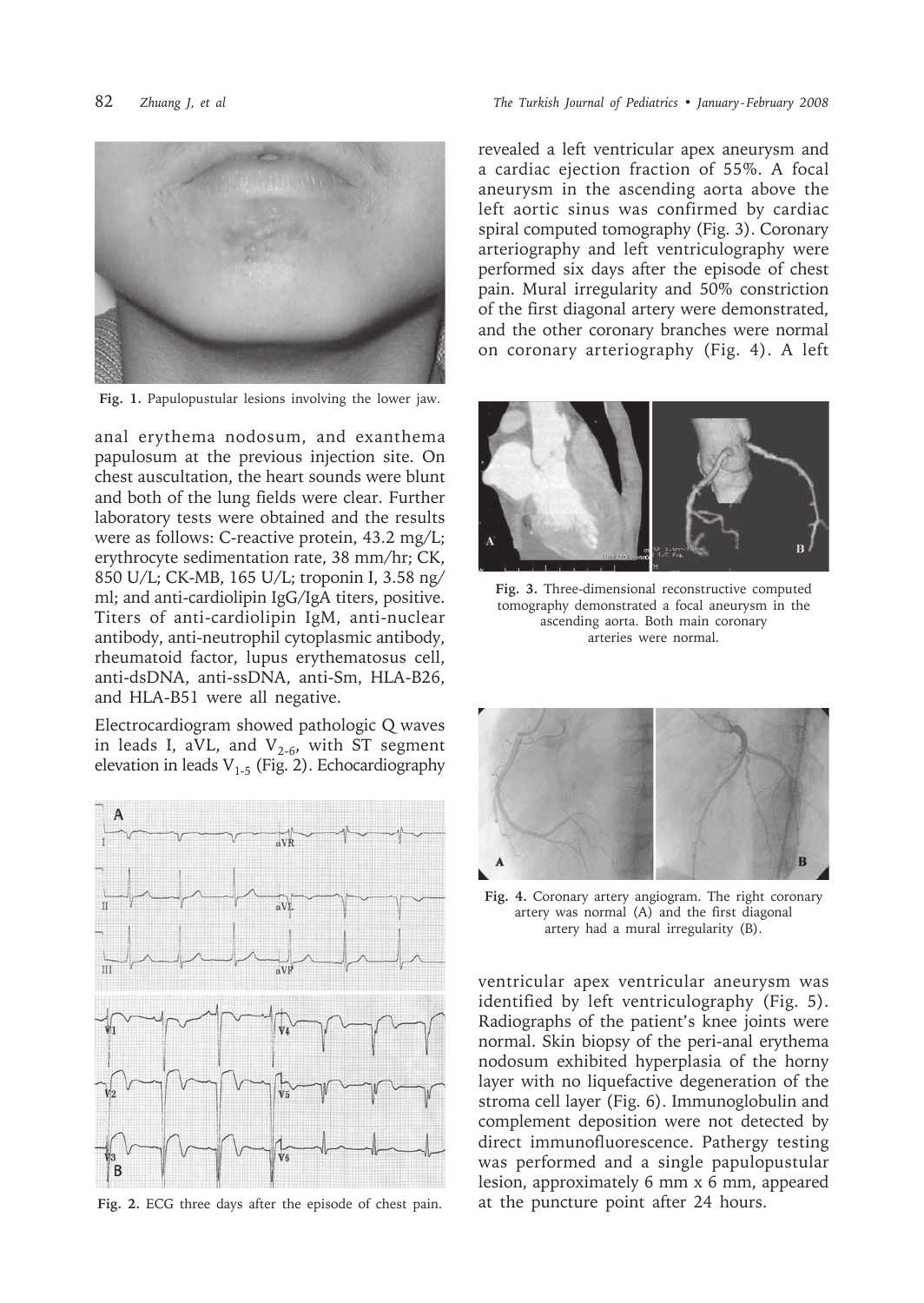

**Fig. 5.** A 30° right anterior oblique left ventriculograph in end-diastole (A) and end-systole (B) showed apical hypokinesia.



**Fig. 6.** Histologic changes characteristic of cutaneous erythema nodosum. (HE stain×20).

The boy was diagnosed with Behçet's disease, acute myocardial infarction, and an ascending aortic aneurysm. Methylprednisolone at a dose of 300 mg (10 mg/kg/d) for three days was initiated, followed by once-daily oral prednisone (1.0 mg/kg/d). Colchicine (0.5 mg/d, twice a day), aspirin (10 mg/kg/d, once a day), carvedilol, and captopril were started once the diagnosis of Behçet's disease and acute myocardial infarction were confirmed. With these therapies, the boy's oral aphthous ulcerations resolved within three days and the peri-anal erythema nodosum gradually improved. Plasma CK and CK-MB levels declined and returned to normal within five days, and the troponin I activity returned to normal within seven days of admission. On the fifteenth day following the episode of chest pain, the boy was discharged home and the therapy was continued. One month following discharge, the boy returned for re-evaluation. He felt well and his ECG recording showed pathologic Q waves in the precordial leads with T wave inversion (Fig. 7). Five months later, the



**Fig. 7.** ECG one month after treatment.

boy underwent a re-examination of computed tomography showing that the ascending aortic aneurysm had regressed (Fig. 8). At the oneyear follow-up visit, the boy was still under treatment with aspirin and a maintenance dose of prednisone and was doing well. He did not experience further episodes of chest pain or other thrombotic events. There were no new aphthous ulcerations or cutaneous erythema nodosum, but the acne-like papules in the lower jaw had recurred at the time of the follow-up visit.



**Fig. 8.** Follow-up study with computed tomography confirmed that the aneurysm had regressed.

## **Discussion**

Behçet's disease is a systemic, multi-system vasculitis with no specific serum markers. Its diagnosis is made according to the diagnostic criteria recommended by the International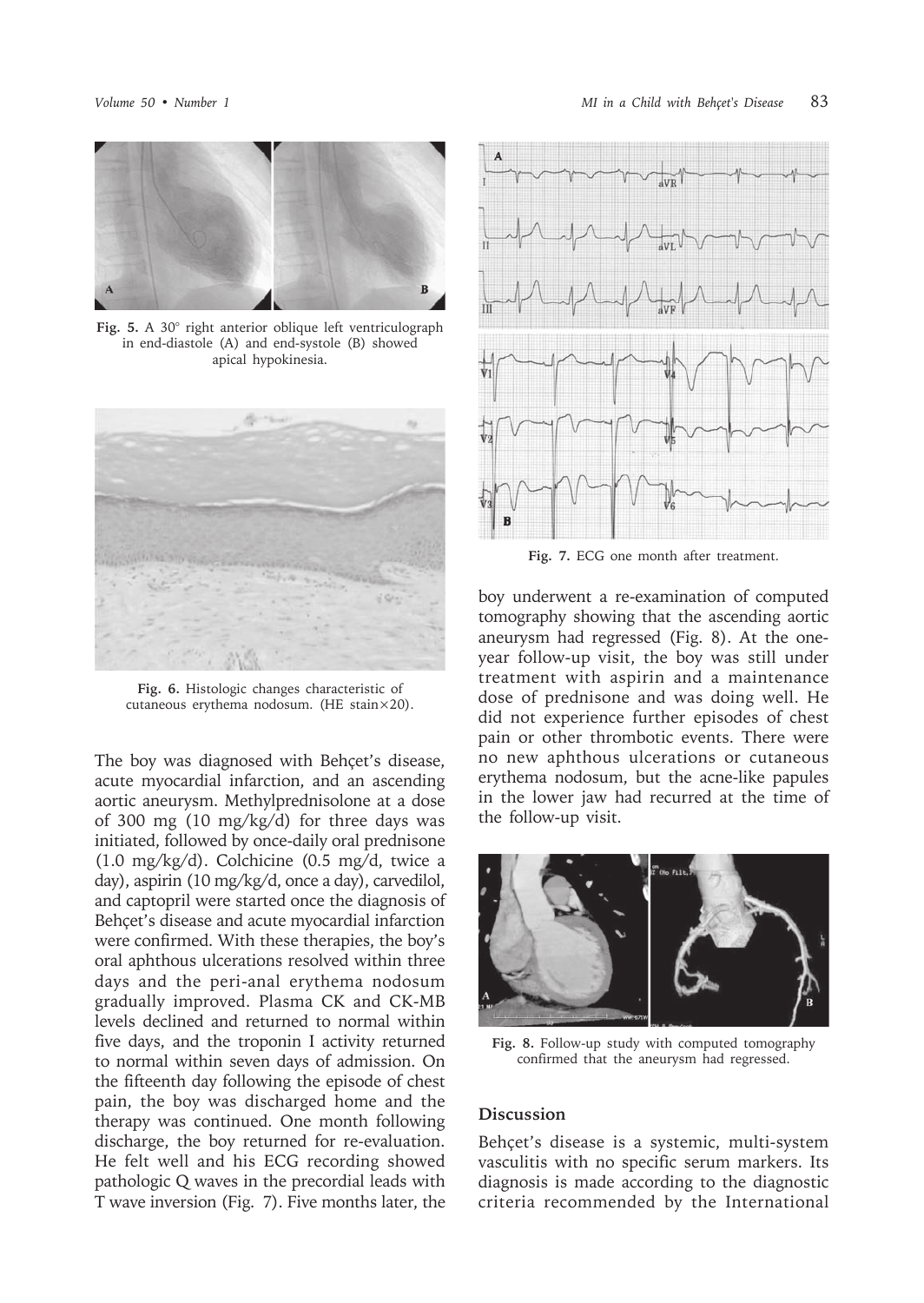Study Group for Behçet's disease4. Specifically, the diagnosis of Behçet's disease requires the presence of recurrent oral ulcerations, along with two of the following criteria: (a) recurrent genital ulcerations, (b) eye lesions, (c) skin lesions, and (d) a positive skin pathergy test (i.e., pustule formation 24-48 hours following a skin prick). In the present case, the diagnosis of Behçet's disease was based on recurrent oral aphthous ulcers, cutaneous erythema nodosum, and a positive pathergy test.

Vascular involvement is a very important feature in Behçet's disease, since it is one of the major causes influencing the clinical course of the disease, often causing serious complications and death. Vascular involvement occurs mostly as superficial thrombophlebitis, deep vein thrombosis, venous collateralization, arterial aneurysm, and occlusion<sup>5</sup>. Myocardial infarction in Behçet's disease is infrequent and has been documented in only a few cases in the literature.

Myocardial infarction is a rare event in a child with Behçet's disease. According to the literature, Kawasaki disease, hypoplastic coronary arteries, and congenital coronary anomalies comprise the basic underlying diseases leading to myocardial infarction in children<sup>6</sup>. To the best of our knowledge, there have been no reported cases of children with a myocardial infarction associated with Behçet's disease. Hattori and Kawana<sup>7</sup> reviewed the English literature published between 1980 and 2000 and found that myocardial infarction in Behçet's disease was rare, with only 10 cases thus far, all of whom were young adults 22 to 39 years of age. Coronary arteries were severely occluded or coronary aneurysms had ruptured in these 10 cases. In 2004, Iyisoy8 reported an adult with a myocardial infarction and Behçet's disease; coronary angiography showed total occlusion of the left anterior descending artery after the first diagonal artery. In most cases, it appears a coronary artery abnormality leads to myocardial infarction in Behçet's disease. In the case we studied, only the first diagonal artery appeared to be involved with vasculitis and the other coronary branches were normal. Correlation of the ECG pattern with the site of coronary obstruction early in the course of myocardial infarction has been investigated before. Isolated obstruction of the first diagonal artery results in changes

localized to leads I and aVL and rarely involves the precordial leads<sup>9,10</sup>. Extensive anterior myocardial infarction is always caused by left anterior descending coronary artery occlusion. Was the coronary artery occluded in our case? As the hypercoagulable state of Behçet's disease is well known, it is conceivable that the left anterior descending coronary artery was once occluded by a thrombus, which may have already dissolved by thrombolytic therapy when the boy underwent coronary angiography.

To date, the precise pathogenic mechanism underlying the thrombotic tendency in Behçet's disease is not known. Although there is compelling evidence linking anti-phospholipid antibodies to the thrombotic events in patients with systemic lupus erythematosus, an association with Behçet's disease has not been established<sup>11</sup>. Vasculitic endothelial cell activation, increased neutrophil chemotaxis, and activated fibrinolytic kinetics are thought to play crucial roles in the thrombotic process<sup>12-14</sup>. Hemostatic investigations have shown findings not specific for Behçet's disease, but consistent with both activation of coagulation system and fibrinolytic activity, reflecting endothelial activation and/or injury. It has been suggested that the activation of endothelial cells by perivascular infiltrates composed of activated mononuclear cells and neutrophils is the origin of the thrombotic tendency in Behçet's disease<sup>15</sup>.

Several different therapeutic approaches have been suggested for the management of myocardial infarction in patients with Behçet's disease. Hattori and Kawana<sup>7</sup> reported a patient with Behçet's disease undergoing myocardial infarction and treated with corticosteroids. The authors reported that corticosteroid therapy led to an improvement in all symptoms. The other approach is the administration of fibrinolytic therapy during the early hours of an acute myocardial infarction. In patients with Behçet's disease and an intra-cardiac thrombus, thrombolytic or anticoagulant therapies are considered firstline treatments16. Some studies have reported a therapeutic approach with percutaneous transluminal coronary angioplasty in adult cases. In our patient, thrombolytic therapy was initiated and we believe that the thrombus in the coronary artery completely resolved. With the treatment of corticosteroids, colchicine, and aspirin, the boy's aneurysm decreased in size and he experienced no new thrombotic events.